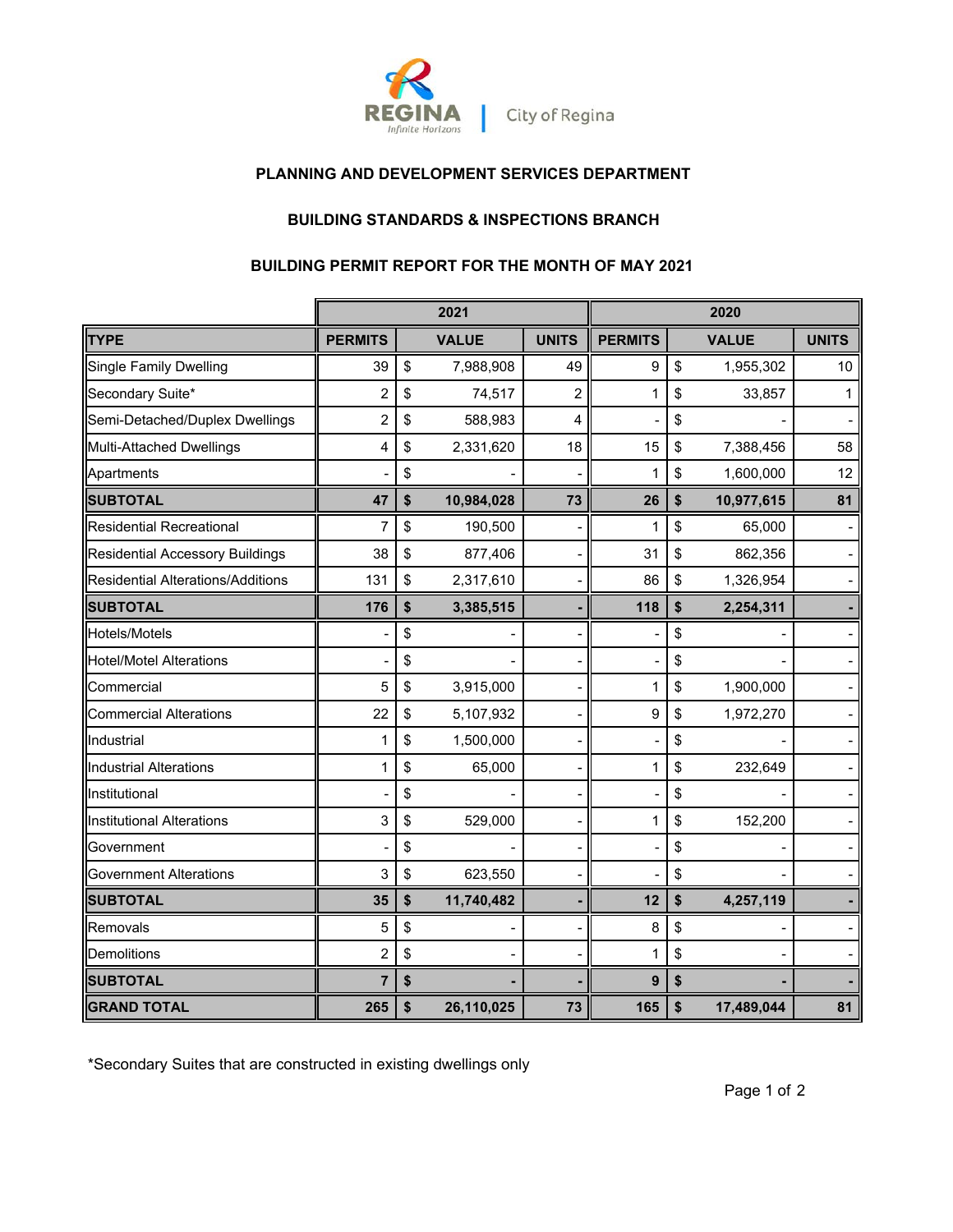

### **PLANNING AND DEVELOPMENT SERVICES DEPARTMENT**

## **BUILDING STANDARDS & INSPECTIONS BRANCH**

# **BUILDING PERMIT REPORT FOR THE MONTHS OF JANUARY - MAY 31, 2021**

|                                        | 2021<br>2020   |    |              |              |                |                   |              |
|----------------------------------------|----------------|----|--------------|--------------|----------------|-------------------|--------------|
| <b>TYPE</b>                            | <b>PERMITS</b> |    | <b>VALUE</b> | <b>UNITS</b> | <b>PERMITS</b> | <b>VALUE</b>      | <b>UNITS</b> |
| <b>Single Family Dwelling</b>          | 134            | \$ | 29,726,891   | 155          | 81             | \$<br>16,380,477  | 113          |
| Secondary Suite*                       | 4              | \$ | 129,979      | 4            | 4              | \$<br>163,537     | 4            |
| Semi-Detached/Duplex Dwellings         | 6              | \$ | 1,715,281    | 12           | 10             | \$<br>3,505,732   | 20           |
| Multi-Attached Dwellings               | 12             | \$ | 5,841,466    | 40           | 31             | \$<br>16,847,131  | 121          |
| Apartments                             | 6              | \$ | 4,333,164    | 49           | 5              | \$<br>3,740,000   | 28           |
| <b>SUBTOTAL</b>                        | 162            | \$ | 41,746,780   | 260          | 131            | \$<br>40,636,878  | 286          |
| <b>Residential Recreational</b>        | 19             | \$ | 928,600      |              | 6              | \$<br>243,000     |              |
| <b>Residential Accessory Buildings</b> | 81             | \$ | 1,971,504    |              | 56             | \$<br>1,541,396   |              |
| Residential Alterations/Additions      | 566            | \$ | 11,438,608   |              | 393            | \$<br>7,537,842   |              |
|                                        | 666            | \$ | 14,338,712   |              | 455            | \$<br>9,322,237   |              |
| Hotels/Motels                          |                | \$ |              |              | 1              | \$<br>4,500,000   |              |
| <b>Hotel/Motel Alterations</b>         |                | \$ |              |              | $\mathbf{1}$   | \$<br>59,500      |              |
| Commercial                             | 13             | \$ | 8,941,674    |              | 17             | \$<br>14,232,000  |              |
| <b>Commercial Alterations</b>          | 92             | \$ | 19,882,777   | -            | 86             | \$<br>33,906,552  |              |
| Industrial                             | $\overline{c}$ | \$ | 1,900,000    |              | 5              | \$<br>15,420,000  |              |
| <b>Industrial Alterations</b>          | 3              | \$ | 494,637      |              | $\overline{c}$ | \$<br>769,413     |              |
| Institutional                          |                | \$ |              |              | 3              | \$<br>430,000     |              |
| <b>Institutional Alterations</b>       | 15             | \$ | 4,730,554    |              | 11             | \$<br>1,658,975   |              |
| Government                             |                | \$ |              |              | $\overline{c}$ | \$<br>1,220,000   |              |
| <b>Government Alterations</b>          | 11             | \$ | 4,436,655    |              | $\overline{2}$ | \$<br>172,312     |              |
| <b>SUBTOTAL</b>                        | 136            | \$ | 40,386,296   |              | 130            | \$<br>72,368,752  |              |
| Removals                               | 28             | \$ |              |              | 21             | \$                |              |
| Demolitions                            | 27             | \$ |              |              | 13             | \$                |              |
| <b>SUBTOTAL</b>                        | 55             | \$ |              |              | 34             | \$                |              |
| <b>GRAND TOTAL</b>                     | 1,019          | \$ | 96,471,788   | 260          | 750            | \$<br>122,327,868 | 286          |

\*Secondary Suites that are constructed in existing dwellings only